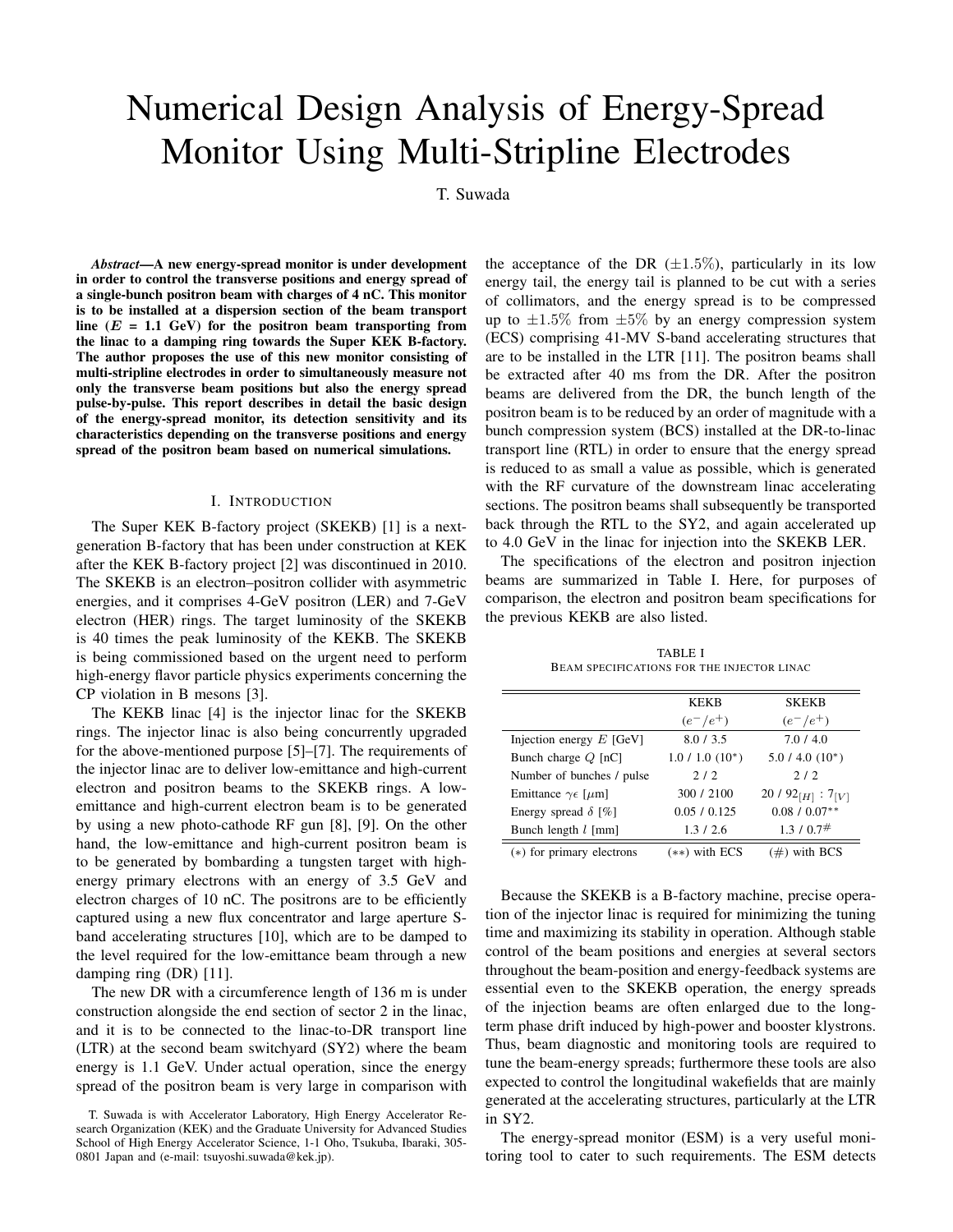both the transverse beam positions and the energy spread at large dispersion sections by measuring any variations in the electromagnetic field distribution induced in the multi-stripline electrodes located in the monitor.

The ESM has been newly designed by numerical simulations based on the electrostatic analysis of a charged beam. It is expected that with such ESMs, the energy spread could be made as small as possible under real-time operation within a resolution of the order of 10*−*<sup>4</sup> along with transverse position control of the order of less than 0.1 mm with the use of suitable detection electronics.

# II. ENERGY-SPREAD MONITOR

# *A. Specifications of positron beam at SY2*

The positrons are captured with a flux concentrator and accelerated up to an energy of 120 MeV using large-aperture S-band accelerating structures. The subsequently positioned normal S-band accelerating structures accelerate the positrons up to an energy of 1.1 GeV at SY2 and the positron beam is injected into the DR through the LTR. The specifications of the positron beam and the optics parameters at SY2 are summarized in Table II [11].

TABLE II SPECIFICATIONS AND OPTICS PARAMETERS FOR THE POSITRON BEAM AT SY2

|                                 | Horizontal  | Vertical |
|---------------------------------|-------------|----------|
| $\beta$ [m]                     | 6.26        | 6.08     |
| Dispersion $\eta$ [m]           | 0.639       | 0        |
| $R_{56}$ [m]                    | $-0.64$     | $-1.0$   |
| Emittance $\epsilon$ [ $\mu$ m] | 0.5         | 0.5      |
| Beam size $\sigma$ [mm]         | $3.8*$      | 1.7      |
| Energy $E$ [GeV]                | 1.1         |          |
| Energy spread $\delta$ [%]      | 2.3         |          |
| Bunch length $l$ [mm]           | $5.0^{#}$   |          |
|                                 | $(1)$ $(1)$ |          |

(*∗*) average rms width (#) fwhm

# *B. Basic design*

A new multi-stripline-type ESM is under development in order to measure the energy spread and beam positions of the positron beam at a location of the quadrupole magnet (QLF1N) installed immediately after the first bending magnet of the LTR at SY2. The ESM is to be installed inside this quadrupole magnet.

The ESM comprises eight stripline electrodes attached to the inner surface of a racetrack chamber along the beam axis as shown in Fig. 1. The lengths of the inner major and minor axes in the cross section of the chamber are 120 mm and 44 mm, respectively. Each electrode comprises a 50- $\Omega$  parallel stripline with a longitudinal length of 132.5 mm, width of 10 mm, and thickness of 1.5 mm. An SMA vacuum feedthrough is connected to the upstream side of each electrode, while the downstream end is short-circuited to the chamber ground.

Although the electrodes are arranged at regular distances of 20 mm along the horizontal direction, the electrodes located on



Fig. 1. Cross-sectional view of the energy-spread monitor. The lengths are specified in units of mm.

the upper and lower surfaces are asymmetrically configured. This means that the four electrodes on the upper surface are shifted from the center position by -5 mm while those on the lower surface are shifted from the center position by 5 mm. By implementing such a nesting structure for the electrode configuration, the transverse spatial spread of the beam can be more precisely measured in comparison with the conventionally used symmetric electrode configuration. The electrode width is selected mainly from the viewpoint of the signal-to-noise ratio. The cross-sectional area of the chamber is chosen such that the positron beam can be completely pass through even with a relatively large energy spread within the aperture of the chamber.

# III. SIMULATION METHOD

Numerical analysis for the ESM design was carried out by means of the charge-simulation method [12], [13]. Here, only a brief overview of this method is provided to discuss the ESM analysis in the following section.

The electromagnetic field generated by a relativistic charged beam inside a vacuum chamber is greatly boosted in the transverse direction in terms of the beam axis due to Lorentz contraction. This phenomenon implies that the electromagnetic coupling of the electrodes to the beam can be treated as a twodimensional electrostatic potential problem when the bunch structure of the beam in the longitudinal direction is not taken into account. Thus, the electromagnetic analysis of the ESM can be simply considered as an electrostatic potential problem only in the transverse plane.

The charge-simulation method is based on one of the boundary element methods used for analyzing such electrostatic potential problems. In this method, at certain boundary points, imaginary and real charges are introduced in order to analyze a given electrostatic field system. The boundary points are arranged on all the boundary surfaces of the conductors in the system. An imaginary charge is placed in the immediate vicinity of each boundary point in a one-to-one manner (see Fig. 2).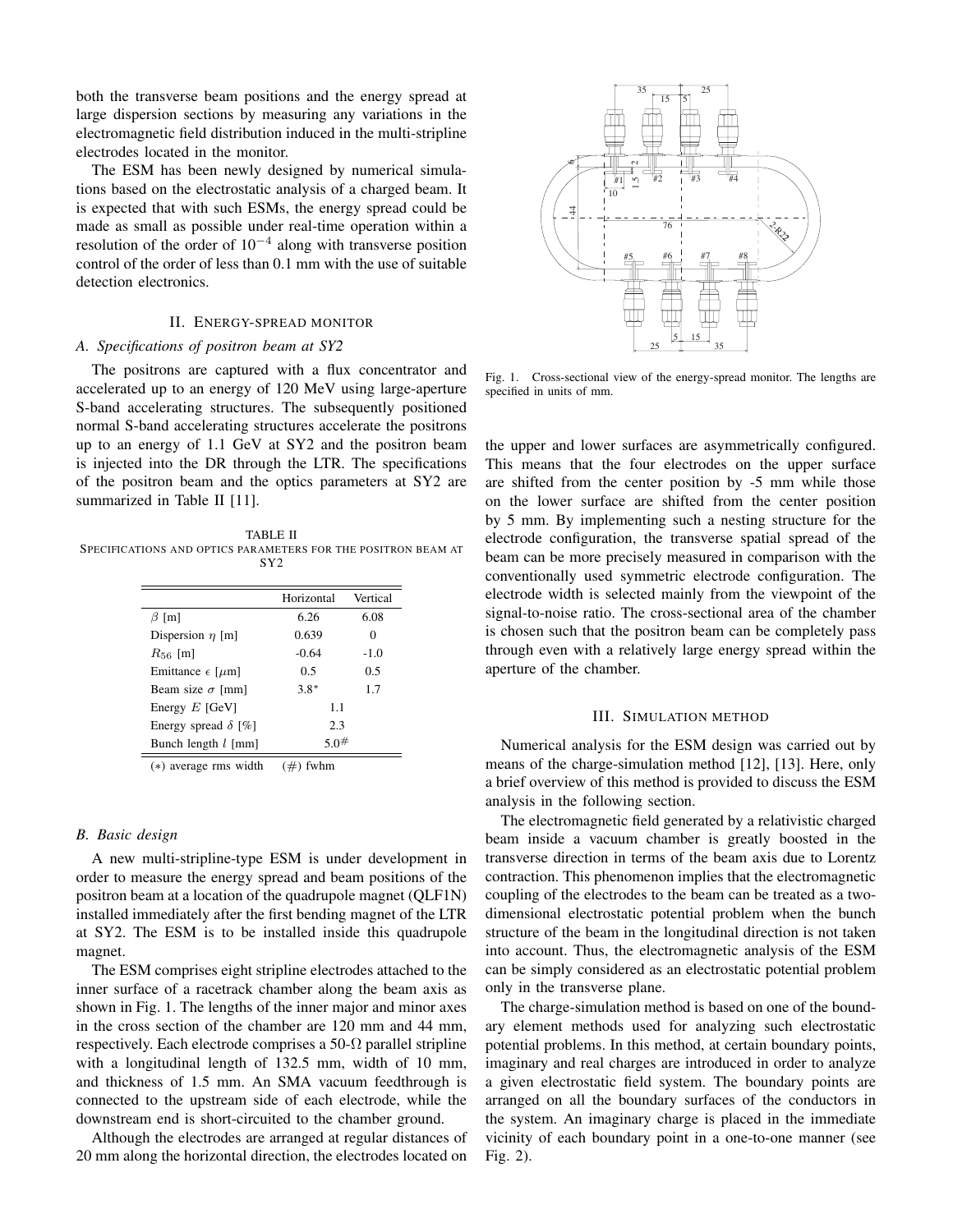

Fig. 2. Arrangement of boundary points on a conductor surface and their corresponding imaginary charges.

If the length between a given boundary point and the corresponding imaginary charge is *a* and the length between alternating neighboring boundary points is *b*, we have the following relation

$$
a = b \times f,\tag{1}
$$

where *f* denotes a free parameter that is used to determine the minimal spatial sizes for calculating the electrostatic fields in the system. The parameter *f* requires to be determined by numerical calculations for the electrostatic equipotential line to stably reproduce the boundary of the conductor within allowable calculation errors (generally chosen in the range of 0.2–1.5). The electrostatic potentials at the boundary points of each conductor and also at any spatial points can be calculated so as to satisfy the boundary conditions of the system by using the linear superposition principle of electrostatic fields contributed by all the imaginary charges. If there are real charges in the system, they also contribute via linear superposition to generate electrostatic fields along with the imaginary charges.

## IV. APPLICATION TO ESM

## *A. Segmentation of boundary surfaces*

All the boundary surfaces of the chamber and electrodes are segmented as shown in Fig. 2. The boundary points on the inner surface of the chamber are arranged as *n* points spaced at equal intervals. The outer surface of each electrode is segmented by  $l \times m$  points along the horizontal  $(x)$  and vertical (*y*) directions, respectively. The segmentation numbers  $(l, m, n)$  are decided based on the convergency study of the electrostatic-field analysis. The electrostatic fields satisfying all the boundary conditions in a given system are uniquely found by the uniqueness theorem in electrostatic boundaryvalue problems.

The rectangular coordinates  $(x_i, y_i)$  of the boundary points on the inner surface of the chamber in both the upper and lower straight sections are given as:

$$
x_i = w\left(\frac{1}{2} - \frac{i}{n}\right) \ (1 \le i \le n), \tag{2}
$$

$$
y_i = \pm \frac{h}{2}, \tag{3}
$$

where  $w = 76$  mm and  $h = 44$  mm indicate the width of the inner surface and the height between the top and bottom sections of the inner surfaces, respectively. The coordinates  $(X_j, Y_j)$  of the imaginary charges are given as:

$$
X_j = w\left(\frac{1}{2} - \frac{j}{n}\right) \ (1 \le j \le n), \tag{4}
$$

$$
Y_j = \pm \frac{h}{2} \pm a,\tag{5}
$$

where the sign  $(\pm)$  is selected by the double sign correspondence so that the imaginary charges are adequately located just along the positive and negative directions for the upper (+) and lower (*−*) surface boundaries, respectively. For the arc section of the chamber, the segmentation length between the neighboring boundary points is set to be the same as that defined for the straight surface boundary.

For the electrodes, a similar segmentation method is applied as follows:

$$
x_i = w_e \left(\frac{1}{2} - \frac{i}{l}\right) (1 \le i \le l), \tag{6}
$$

$$
y_i = t_e \left(\frac{1}{2} - \frac{i}{m}\right) (1 \le i \le m), \tag{7}
$$

where  $w_e = 10$  mm and  $t_e = 1.5$  mm indicate the width and thickness of the electrode, respectively. The coordinates  $(X_i, Y_i)$  of the imaginary charges are similarly given as:

$$
X_j = w_e \left(\frac{1}{2} - \frac{j}{l}\right) (1 \le j \le l), \tag{8}
$$

$$
Y_j = t_e \left( \frac{1}{2} - \frac{j}{m} \pm \frac{a}{t_e} \right) (1 \le j \le m), \quad (9)
$$

where the sign  $(\pm)$  is again selected by the double sign correspondence so that the imaginary charges are properly located just inside the surface boundary.

## *B. Segmentation of asymmetrically spread beam*

The transverse spatial distribution of the beam charges at SY2 is complicated; however, here, for simplicity, the transverse charge distribution  $(Q_b)$  inside the chamber is assumed to be expressed by asymmetric and symmetric Gaussian functions along the *x* and *y* directions, respectively. The transverse charge distribution is assumed to be given by

$$
Q_b(x,y) = Q_0 \exp\left[-\frac{(y-y_0)^2}{2\sigma_y^2}\right]
$$

$$
\times \left\{ [1 - \theta(x-x_0)] \exp\left[-\frac{(x-x_0)^2}{2\sigma_L^2}\right] + \theta(x-x_0) \exp\left[-\frac{(x-x_0)^2}{2\sigma_H^2}\right] \right\}, \quad (10)
$$

where  $(x_0, y_0)$  denotes the peak coordinate position of the asymmetric charge distribution, *Q*<sup>0</sup> denotes the peak charge at  $x = x_0$  and  $y = y_0$ ,  $\sigma_L$  ( $\sigma_H$ ) denotes the one-sigma horizontal charge width in the region of  $x < x_0$  ( $x > x_0$ ) in the asymmetric Gaussian distribution, and  $\sigma_y$  denotes the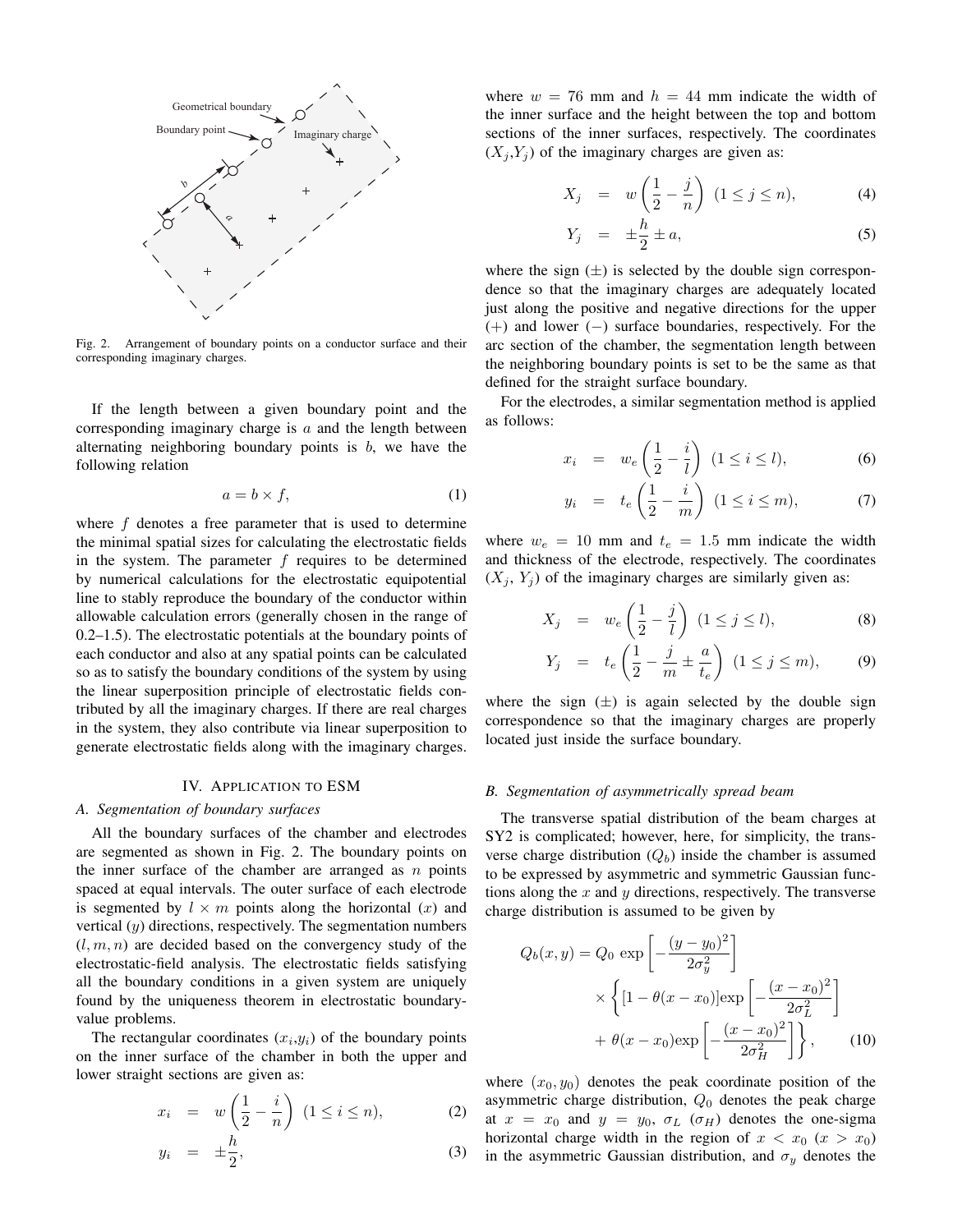one-sigma vertical charge width in the symmetric Gaussian distribution. Here,  $\theta(u)$  denotes a step function defined as

$$
\theta(u) = \begin{cases} 0 & (u < 0), \\ 1 & (u > 0). \end{cases}
$$
 (11)

The parameters of average rms charge width  $(\sigma)$  and asymmetry (*A*) are defined as

$$
\sigma = \frac{\sigma_L + \sigma_H}{2}, \qquad (12)
$$

$$
A = \frac{\sigma_L - \sigma_H}{\sigma_L + \sigma_H}, \tag{13}
$$

for which the converse relations  $\sigma_L = \sigma(1 + A)$  and  $\sigma_H =$  $\sigma(1 - A)$  are also satisfied. The asymmetric real charges are segmented by similar segmentation numbers applied to the electrodes within a region of three-sigma in the asymmetric Gaussian distribution function.

## *C. Electrostatic field analysis*

The electrostatic potential  $(V_i^k)$  on the *i*-th boundary point of the *k*-th electrode surface (for simplicity,  $k = 0$  is assigned to the chamber surface) can be calculated by linearly superposing the potentials  $(V_{ij}^k$  and  $V_{im}^b)$  contributed by all the imaginary  $(q_j^k)$  and real  $(q_m^b)$  charges, respectively, as follows:

$$
V_i^k = \sum_j V_{ij}^k + \sum_m V_{im}^b,
$$
\n(14)

$$
= \sum_{j} P_{ij} q_j^k + \sum_{m} P_{im} q_m^b, \qquad (15)
$$

$$
P_{ij} = -\frac{1}{2\pi\epsilon_0} \ln r_{ij} + C,
$$
 (16)

$$
r_{ij} = \sqrt{(X_j - x_i)^2 + (Y_j - y_i)^2}, \tag{17}
$$

where  $P_{ij}$  and  $r_{ij}$  denotes the potential coefficient upon assuming a line charge of infinite length and the length between the *i*-th boundary point and the *j*-th imaginary (or real) charge, respectively,  $\epsilon_0$  denotes the dielectric constant in vacuum, and *C* denotes the integration constant.

The boundary conditions in this analysis are given as follows:

1 The electrostatic potential  $(V_i^0)$  on the inner surface of the chamber is equal to zero (ground potential),

$$
V_i^0 = 0;\t\t(18)
$$

2 The electrostatic potential  $(V_i^k(k \neq 0))$  on the surface of the *k*-th electrode is equal to zero (short-circuited),

$$
V_i^k = 0;\t\t(19)
$$

3 The summation of all the imaginary charges induced on the chamber surface  $(Q_c)$  and on all the electrodes  $(Q_e)$ , and all the real charges  $(Q_b)$  by the beam is conserved to be zero as per the charge conservation law,

$$
Q_c + Q_e + Q_b = 0.
$$
 (20)

Here, the summation relations for the segmented charges are defined as

$$
Q_c = \sum_j q_j^0 \ (k=0), \tag{21}
$$

$$
Q_e = \sum_k Q_e^k, \ Q_e^k = \sum_j q_j^k \ (k \neq 0), \tag{22}
$$

$$
Q_b = \sum_m q_m^b, \tag{23}
$$

where  $Q_e^k$  ( $k \neq 0$ ) denotes the summation of all the imaginary charges  $(q_j^k)$  on the *k*-th electrode. Based on these three boundary conditions, the imaginary charges on each electrode can be calculated by solving the simultaneous linear equations (eq. (15)) obeying the boundary conditions (eqs. (18)-  $(20)$ ).

The imaginary charge  $(Q_e^k)$  induced on the *k*-th electrode is proportional to the pick-up voltage of the electrode. Thus, the electrostatic characteristics and sensitivity of the ESM depending on the spacial charge width and transverse positions of the beam can be numerically simulated based on electrostatic analysis within allowable calculation errors.

## V. SIMULATION RESULTS

## *A. Convergency study*

In order to ensure accurate simulation results, we performed a convergency study by positioning a point charge at the center position of the ESM by changing the segmentation numbers  $(l, m, n)$  for the boundary points and imaginary charges induced on the chamber and electrode surfaces.

The segmentation numbers were simulated based on a series of refined computational boundary points until a steady state of the induced charges was obtained. The typical results are shown in Fig. 3. Fig. 3 (a) shows the variation in the summation of all the imaginary charges  $(Q_c)$  induced on the chamber surface and Fig. 3 (b) shows the summation of the imaginary charges (*Qe*) induced on all the electrode surfaces as a function of *b* and the segmentation parameter *f*.

The convergency values are obtained to be approximately  $0.4\%$  and  $1.4\%$  for  $Q_e$  and  $Q_c$  at  $b = 0.5$  mm, respectively, at segmentation numbers  $(l, m, n) = (6, 20, 76)$ . These convergence values are sufficiently small to obtain sufficient resolution for simulating the imaginary charges induced on the electrodes within a level of 0.4% upon taking into account the allowable computation time in simulation calculations.

The total number of segmentation parameters including the segmentation of the spread beam charges has been fixed to be 675 in order to be efficiently solved to obtain precise values of the electrostatic physical parameters in the ESM analysis.

## *B. Beam-position analysis for asymmetrically spread beam*

Based on the beam dynamics in accelerator physics [14], the horizontal beam size  $(\sigma_x)$  at a section with a horizontal dispersion of  $\eta_x$  is represented as

$$
\sigma_x = \sqrt{\beta_x \epsilon_x + (\eta_x \delta)^2}, \tag{24}
$$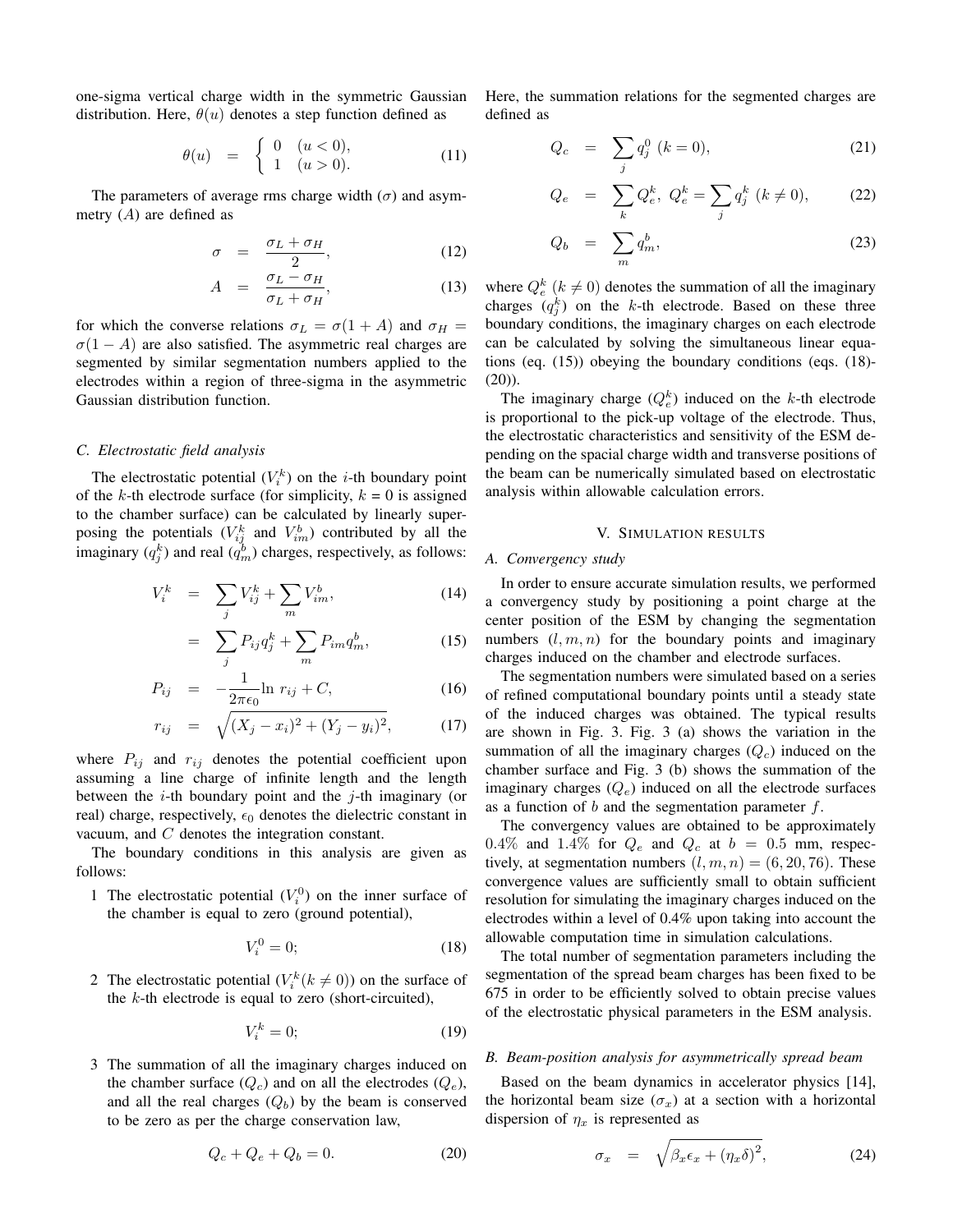

Fig. 3. Variations in convergence on the imaginary charge summations, (a)  $Q_c$  and (b)  $Q_e$  as functions of *b* and the segmentation parameter  $f$ .

where  $\beta_x$ ,  $\epsilon_x$  and  $\delta$  denote the horizontal  $\beta$ -function, geometrical emittance, and energy spread at the dispersion section, respectively. The vertical beam size is also similarly described. It can be deduced that the beam size increases depending on the energy spread along with increase in the emittance while the intrinsic beam size is determined by the emittance value that depends on the beam optics at the dispersion section. Since the dispersion functions are  $\eta_x = 0.639$  m and  $\eta_y = 0$  m along the horizontal and vertical directions at the location of the QLF1N, respectively, the vertical beam size is determined only by the intrinsic emittance value. The transverse positions of the beam with a given energy spread can be obtained by analyzing the electrostatic field distribution generated by spatially spread charges in the transverse plane at the ESM.

Here, it is useful to introduce algebraic parameters related to the signal intensities of the electrodes. These parameters are defined as

$$
Q_e^{x+} \equiv \sum_{k=3}^4 Q_e^k + \sum_{k=7}^8 Q_e^k, \qquad (25)
$$

$$
Q_e^{x-} \equiv \sum_{k=1}^2 Q_e^k + \sum_{k=5}^6 Q_e^k, \qquad (26)
$$

$$
Q_e^{y+} \equiv \sum_{k=1}^4 Q_e^k, \qquad (27)
$$

$$
Q_e^{y-} \equiv \sum_{k=5}^8 Q_e^k, \tag{28}
$$

$$
\Sigma \equiv \sum_{k=1}^{8} Q_e^k, \tag{29}
$$

$$
\Delta_x \equiv Q_e^{x+} - Q_e^{x-}, \qquad (30)
$$

$$
\Delta_y \equiv Q_e^{y+} - Q_e^{y-}, \qquad (31)
$$

for which the allocation of the electrode number is defined as shown in Fig. 1. The beam positions are related to the parameters  $\Delta_x/\Sigma$ , and  $\Delta_y/\Sigma$  and the energy spread *δ*. The horizontal (vertical) sensitivity for the beam position,  $S_x$  ( $S_y$ ), is defined at the center position by differentiating  $\Delta_x/\Sigma$  $(\Delta_y/\Sigma)$  with respect to *x* (*y*) as a function of  $\delta$  as follows:

$$
S_x(\delta) = \frac{d}{dx} \left( \frac{\Delta_x}{\Sigma} \right). \tag{32}
$$

The vertical sensitivity is defined by a similar formula. It should be noted that the position sensitivities of the ESM strongly depend on the energy spread.

The results based on a two-dimensional ∆*/*Σ analysis are shown in Fig. 4. Figs. 4 (a) and (b) show the variations in



Fig. 4. Variations in (a)  $\Delta_x/\Sigma$  and (b)  $\Delta_y/\Sigma$  depending on *x* (*y* = 0), and  $y(x = 0)$  and  $\delta$ .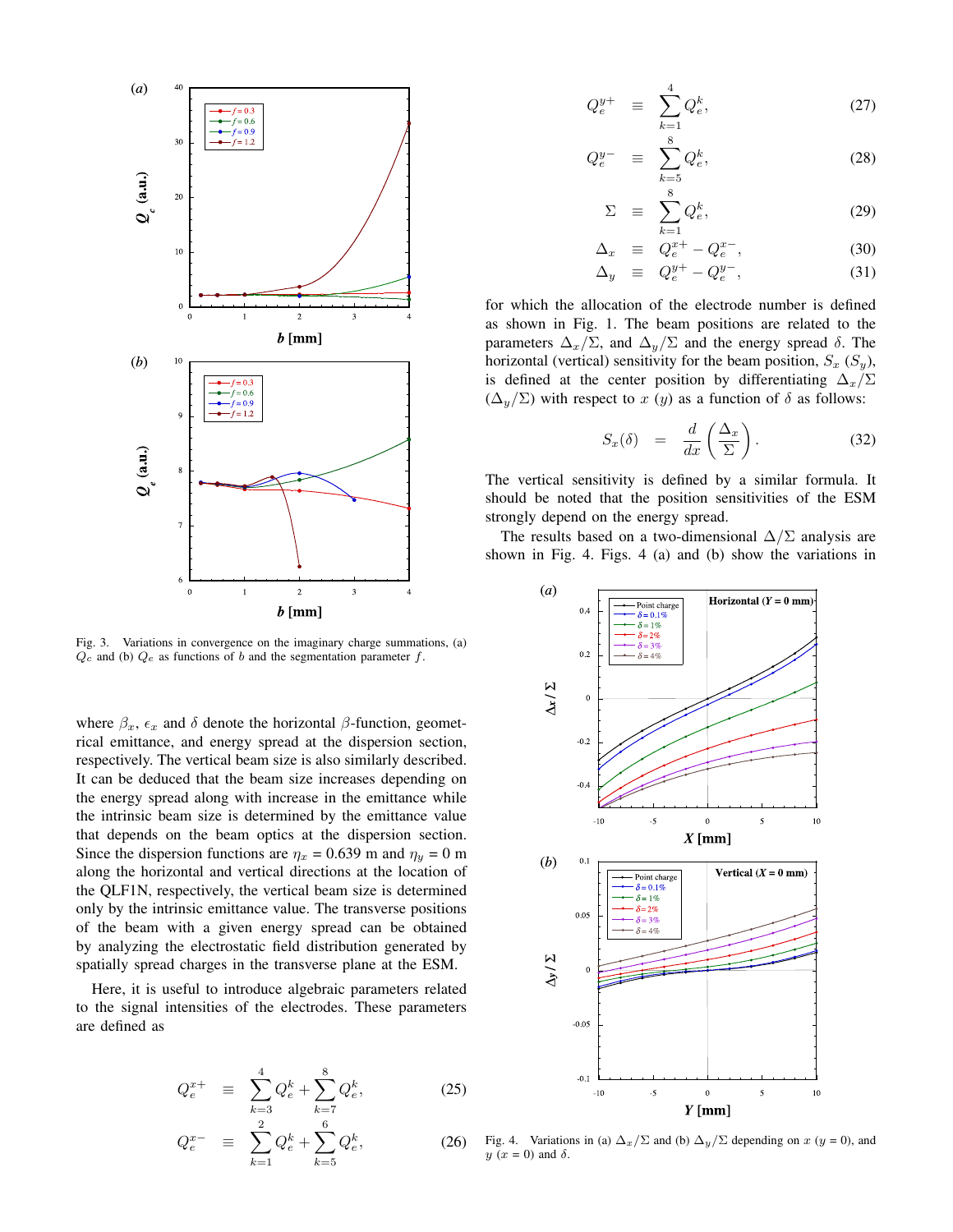$\Delta_x/\Sigma$  and  $\Delta_y/\Sigma$  as functions of *x* (*y* = 0) and *y* (*x* = 0), respectively, and *δ*. Since the nominal energy spread of the positron beam is  $\delta = 2.3\%$  at SY2, the horizontal (vertical) sensitivity is calculated to be  $S_x = 1.58 \times 10^{-2} / \text{mm}$  ( $S_y =$ 1.97 *<sup>×</sup>* <sup>10</sup>*−*<sup>3</sup>*/*mm) at the center position. The result indicates that the horizontal sensitivity is greater than the vertical one by an order. This arises due to the difference in the electrostatic field distributions generated in the racetrack-type ESM along the horizontal and vertical axes. It can be also seen that when the charge distribution of the beam is asymmetric with an energy spread,  $\Delta_x/\Sigma \neq 0$  at  $x = 0$  and  $\Delta_y/\Sigma \neq 0$  at *y* = 0 while only for a symmetric charge distribution (or point charge)  $\Delta_x/\Sigma = 0$  and  $\Delta_y/\Sigma = 0$  at the center position are satisfied. This is because the ESM can measure the intensity centroid of the spatial charge distribution, and the offsets in the  $\Delta/\Sigma$  curve result from the asymmetrically spread charges depending on the energy spread. The results suggest that offset calibrations should be carefully performed not only in the ESM but also in the detection electronics with test pulses. Thus, it should be noted that the beam positions can be calculated on the basis of both the ∆*/*Σ analysis and energy-spread analysis.

If the energy spread is known, the beam positions can be generally analyzed on the basis of a three-dimensional ∆*/*Σ analysis by using polynomial functions as follows:

$$
x = \sum_{i=0}^{k} \sum_{j=0}^{k} a_{ij} \left(\frac{\Delta_x}{\Sigma}\right)^i \left(\frac{\Delta_y}{\Sigma}\right)^j, \tag{33}
$$

$$
y = \sum_{i=0}^{k} \sum_{j=0}^{k} b_{ij} \left(\frac{\Delta_x}{\Sigma}\right)^i \left(\frac{\Delta_y}{\Sigma}\right)^j, \tag{34}
$$

where  $a_{ij}$  and  $b_{ij}$  denote the calibration coefficients that can be obtained by a beam-based measurement. These formulas yield calibration curves with a higher-order polynomial (generally  $k \geq 3$ ) in the beam position measurement. A typical result for the horizontal position based on a three-dimensional ∆*/*Σ analysis with  $\delta = 2.3\%$  is shown in Fig. 5. The vertical position



Fig. 5. Variations in the horizontal position depending on  $\Delta_x/\Sigma$  and  $\Delta_y/\Sigma$  $(\delta = 2.3\%)$ . The solid points indicate calculated data points.

can be similarly analyzed.

## *C. Energy-spread analysis for asymmetrically spread beam*

The energy spread can be analyzed by measuring the horizontal spatial spread of the induced charge distribution because the energy spread is related to the spatial spread, as seen from eq. (24). Fig. 6 shows a typical example of the horizontal spatial spread of the induced charges for a positron beam with a nominal energy spread of  $\delta = 2.3\%$  at  $y = 0$ . The curve is a fitting of the calculated data of the charge distribution induced on the eight electrodes assuming that the charge distribution is along the horizontal direction with an asymmetric Gaussian function as described by eq. (10) while the vertical spatial spread is fitted with a Gaussian function. It



Fig. 6. Horizontal imaginary charge distribution induced on the electrodes along with the beam charge distribution with  $\delta = 2.3\%$  at  $y = 0$ . The solid line (black) denotes the fitting curve of the horizontal induced charge distribution with an asymmetric Gaussian function. The solid curve (red) indicates the spatial charge distribution of the beam with an asymmetric Gaussian function along the horizontal direction.

can be clearly seen that the peak position of the fitting curve is shifted along the negative direction in the horizontal axis due to the asymmetric structure of the induced charge distribution while the peak position of the beam charge distribution is set to the center position.

Fig. 7 shows the variations in the peak position  $(X_C)$  of the fitting curve as a function of the energy spread where an asymmetric Gaussian function for the horizontal beam charge distribution with a fixed asymmetry  $(A = 0.56)$  is assumed, and the peak position of the charge distribution is fixed to the center position. The dependence of the curve in terms of the energy spread becomes nonlinear with increase in the energy spread. This is because the electrostatic fields induced by the beam charges exist considerably outside the region of the electrodes in the negative direction of the horizontal axis. The differential of the fitted peak position with respect to *δ* at  $\delta = 2.3\%$  is

$$
\frac{dX_C}{d\delta} = -2.7 \text{ mm}/\%.
$$
\n(35)

Fig. 8 shows the variations in the width of the fitting curve on the induced charge distribution depending on the energy spread. It can be deduced that the curve becomes nonlinear with decrease in the energy spread. This is because the width varies approximately linearly in the larger energy spread region where the spatial charge spread is dominant over the energy spread in comparison with the intrinsic charge spread. At  $\delta = 2.3\%$ , the differential of the width with respect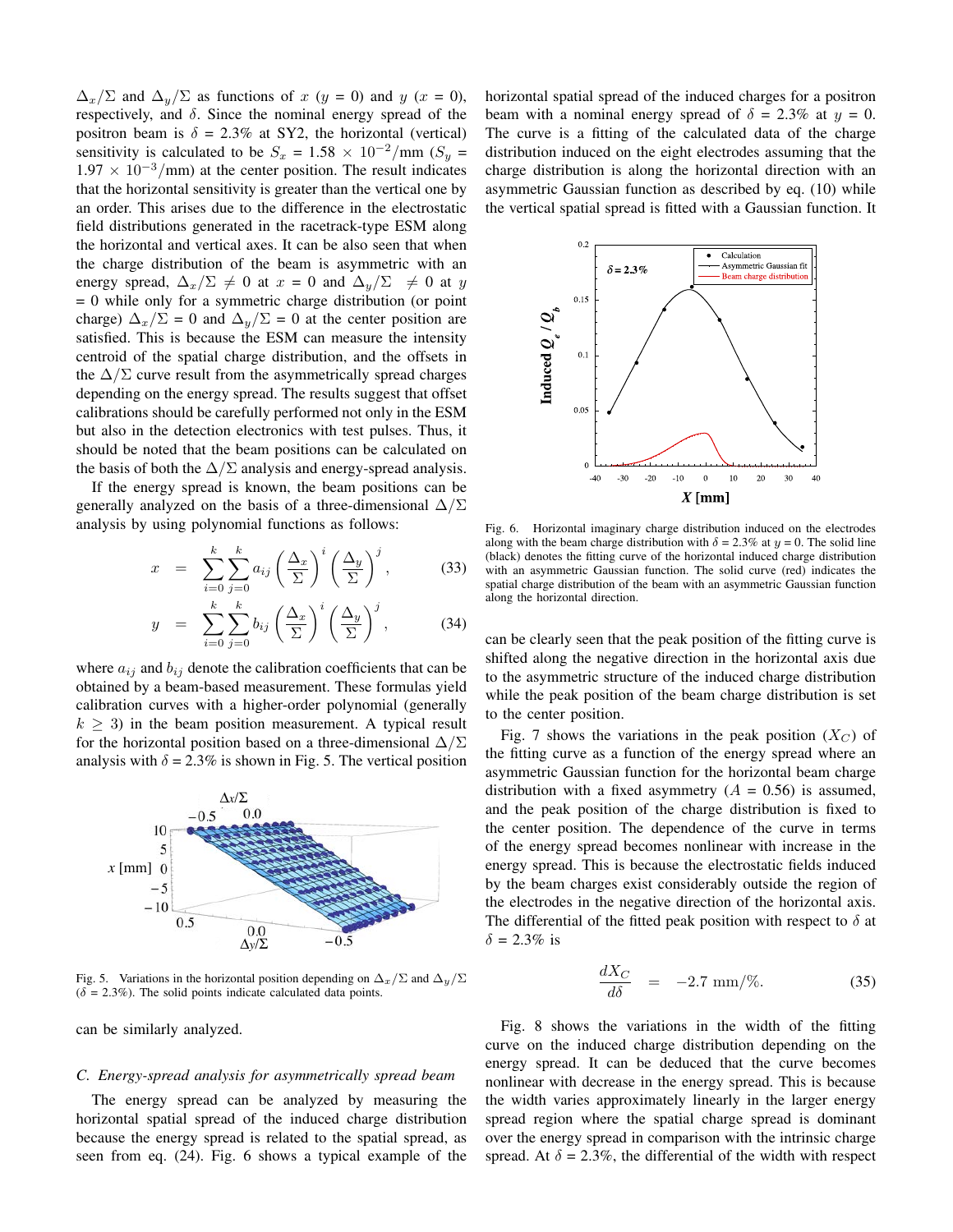

Fig. 7. Variations in the peak position of the fitting curve on the induced charge distribution depending on the energy spread. The solid line is a guide to the eye only.



Fig. 8. Variations in the width of the fitting curve on the induced charge distribution depending on the energy spread. The solid line is a guide to the eye only.

to  $\delta$  is

$$
\frac{d(2\sigma)}{d\delta} = 2.5 \text{ mm}/\%.
$$
 (36)

Figs. 9 (a) and (b) show the variations in (a) the horizontal position sensitivity and (b)  $\Delta_x/\Sigma$  depending on the energy spread. Both  $S_x$  and  $\Delta_x/\Sigma$  monotonically reduce with increase in the energy spread. At  $\delta = 2.3\%$ ,  $S_x$  and  $\Delta_x/\Sigma$  are calculated to be

$$
S_x(\delta) = 0.016/\text{mm}, \tag{37}
$$

$$
\Delta_x/\Sigma(\delta) = -0.25. \tag{38}
$$

These values also yield the corresponding calibration coefficients to estimate the energy spread.

# *D. Expected resolution for position and energy-spread measurements*

The position resolution  $(\sigma_x)$  of the ESM can be approximately obtained by modifying eq. (32) as

$$
\sigma_x \approx dx = S_x^{-1} d\left(\frac{\Delta_x}{\Sigma}\right), \tag{39}
$$



Fig. 9. Variations in (a)  $S_x$  and (b)  $\Delta_x/\Sigma$  depending on the energy spread. Both the solid lines indicate fitting curves with a fourth-order polynomial function.

where  $d(\Delta_x/\Sigma)$  is related to the resolution of the detection electronics. This parameter can be estimated by the number of bits  $(n_b$  or  $n_{10}$  in the decimal system) of an analog-todigital circuit (ADC) embedded in the detection electronics. Here, for simplicity, assuming that the dynamic range of the detection electronics is set to the induced charge intensity at maximum  $(Q_m)$  at a certain channel, the detection resolution can be determined as  $1/n_{10}$ . Furthermore, it is assumed that the detection resolution is identical for all the detection channels without taking into account any noise. Thus, based on standard error analysis, the detection resolution of ∆*x/*Σ can be described as

$$
d\left(\frac{\Delta_x}{\Sigma}\right) \approx \frac{\sqrt{\sum_{k=1}^8 (dQ_e^k/Q_m)^2}}{\sum_{k=1}^8 Q_e^k/Q_m},
$$
  

$$
\approx \frac{\sqrt{8}}{n_{10} \sum_{k=1}^8 Q_e^k/Q_m}.
$$
 (40)

The position resolution can be calculated by combining eqs. (39) and (40) as a function of the energy spread.

The resolution of the energy spread  $(\sigma_{\delta})$  can be approximately written as

$$
\sigma_{\delta} \quad \approx \quad d\delta = d\left(\frac{\Delta_x}{\Sigma}\right) \left(\frac{dg(\delta)}{d\delta}\right)^{-1},\tag{41}
$$